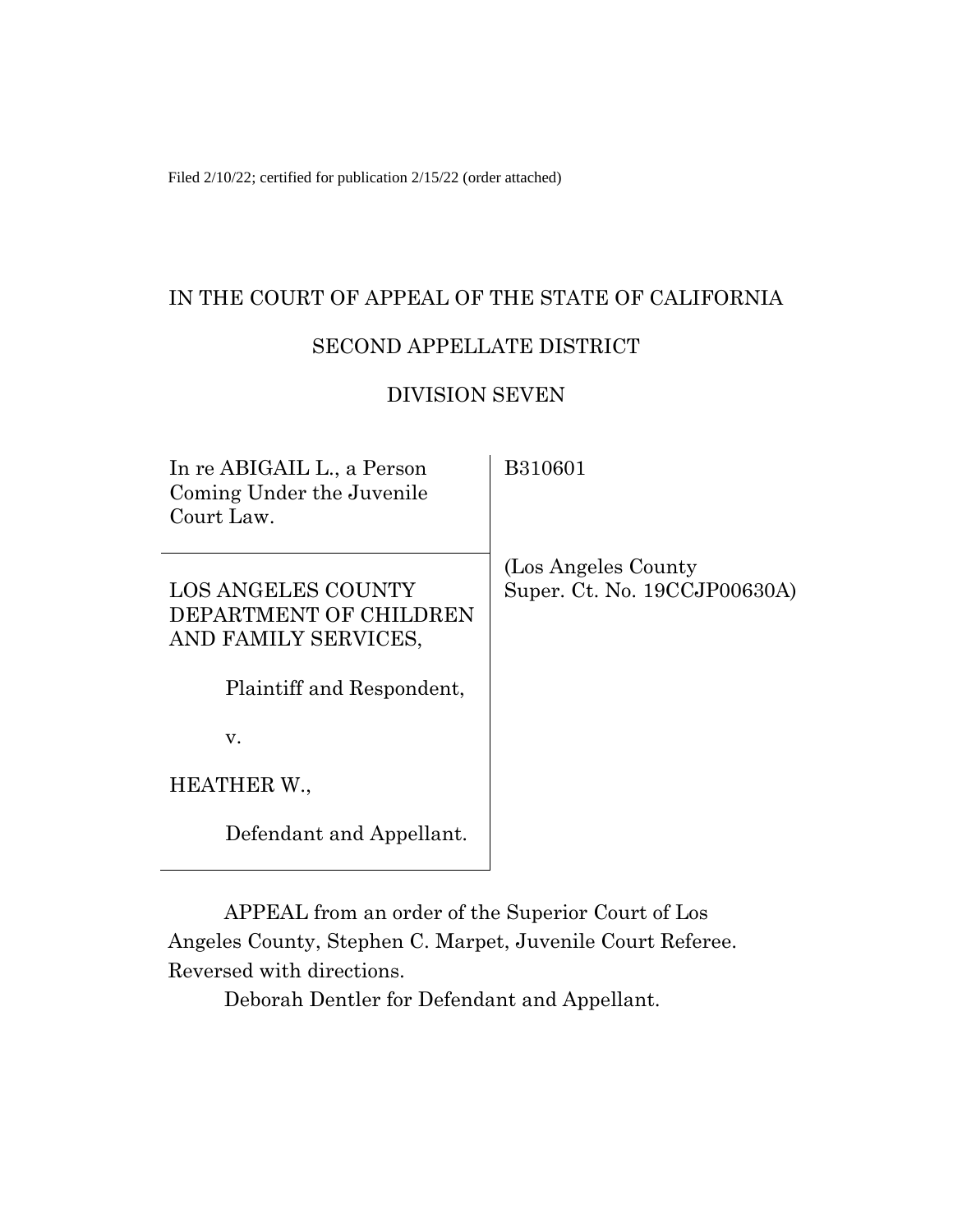Janet G. Sherwood for Advokids as Amicus Curiae on behalf of Defendant and Appellant.

Rodrigo A. Castro-Silva, County Counsel, Kim Nemoy, Assistant County Counsel, and Jane E. Kwon, Principal Deputy County Counsel, for Plaintiff and Respondent.

### **INTRODUCTION**

\_\_\_\_\_\_\_\_\_\_\_\_\_\_\_\_\_\_\_\_\_\_\_\_\_\_\_\_\_\_\_\_\_\_\_\_

Heather W., the former foster parent of Abigail L., appeals from the juvenile court's order denying her request for de facto parent status. Because the juvenile court erred in ruling Heather's request was moot, we reverse the order and direct the juvenile court to enter a new order granting the request.

### **FACTUAL AND PROCEDURAL BACKGROUND**

#### A. *Abigail Is Placed with Heather*

After the juvenile court removed her from her parents, Abigail lived with Heather for almost two years, from February 1, 2019, when Abigail was eight weeks old, to November 24, 2020, the date of the hearing that prompted this appeal.

In April 2019 the juvenile court declared Abigail a dependent child of the court under section 300 of the Welfare and Institutions Code<sup>1</sup> and denied her parents family reunification services.

Heather previously adopted two daughters from foster care and had another child placed with her when Abigail arrived.

<sup>&</sup>lt;sup>1</sup> Undesignated statutory references are to the Welfare and Institutions Code.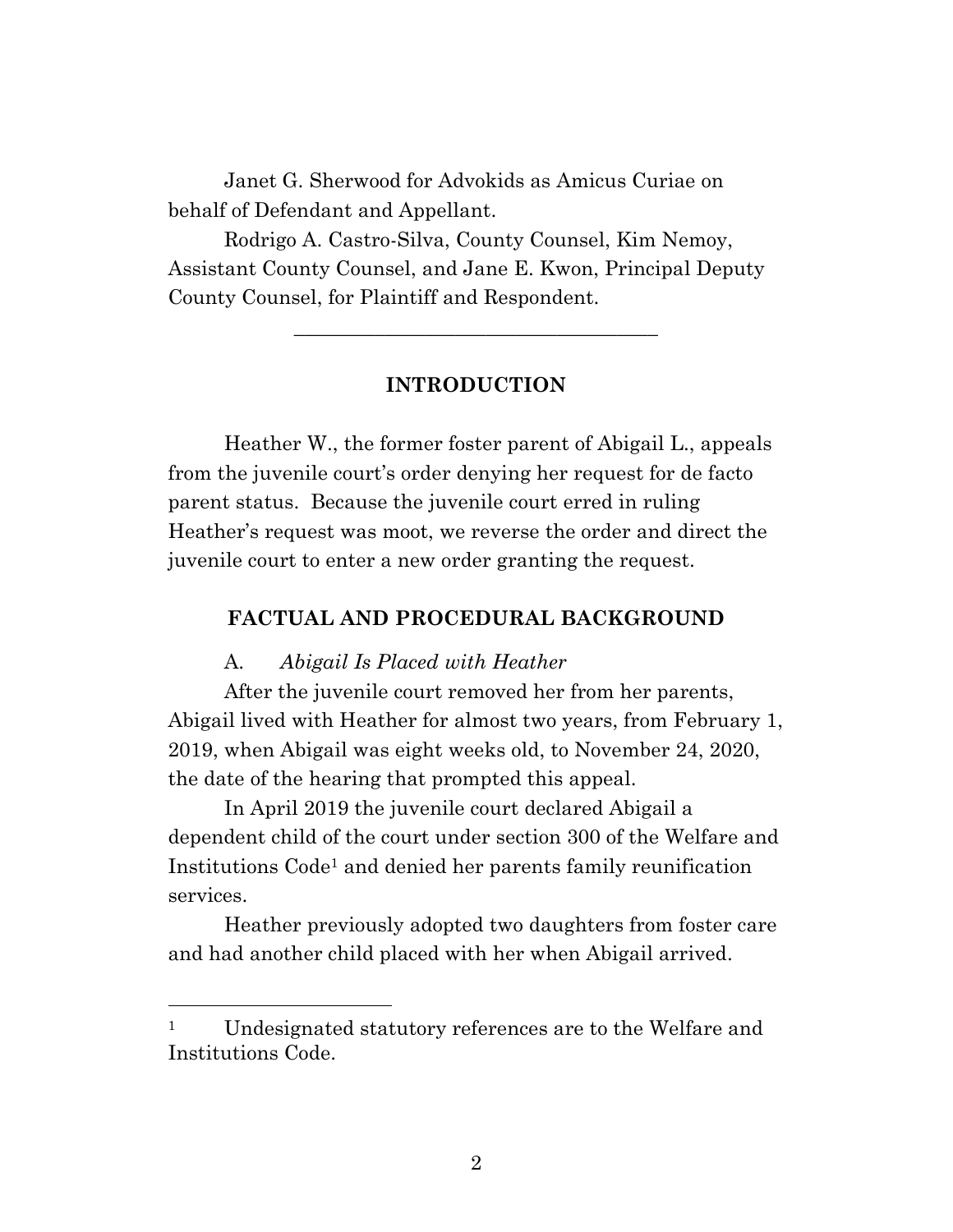Heather provided for all of Abigail's "physical and essential needs" and was the only parental figure in Abigail's life. Heather stated that Abigail called her "MaMa" and each of Heather's daughters "Sissy" and that Abigail was "deeply bonded" with Heather and her children. Heather committed to adopting Abigail if reunification failed.

# B. *Heather's Relationship with Abigail's Half-sister Deteriorates*

At a juvenile court hearing, Heather learned Abigail had a 12-year-old half-sister, Anahi L. Anahi was also a dependent of the juvenile court, but had never lived with Abigail. The juvenile court ordered visitation for Anahi and Abigail beginning in May 2019, which Heather facilitated. Heather described Anahi as "disengaged," "uninterested," and "depressed" during Anahi's visits with her toddler half-sister. At Anahi's request, in June 2019 Heather agreed to let Anahi move in with her and Abigail. According to Heather, the Los Angeles County Department of Children and Family Services said Anahi's placement with Heather would not be for very long and would end when Anahi moved to Arizona to live with her aunt and uncle (who were unrelated to Abigail). Anahi began living with Heather in August 2019.

Heather claimed that Anahi "spiraled downhill psychologically" after the juvenile court terminated the parental rights of Anahi's parents. Anahi began "lashing out" at Heather and her children and threatened to "kidnap" Abigail and "run away to Arizona." In March 2020 Anahi told her social worker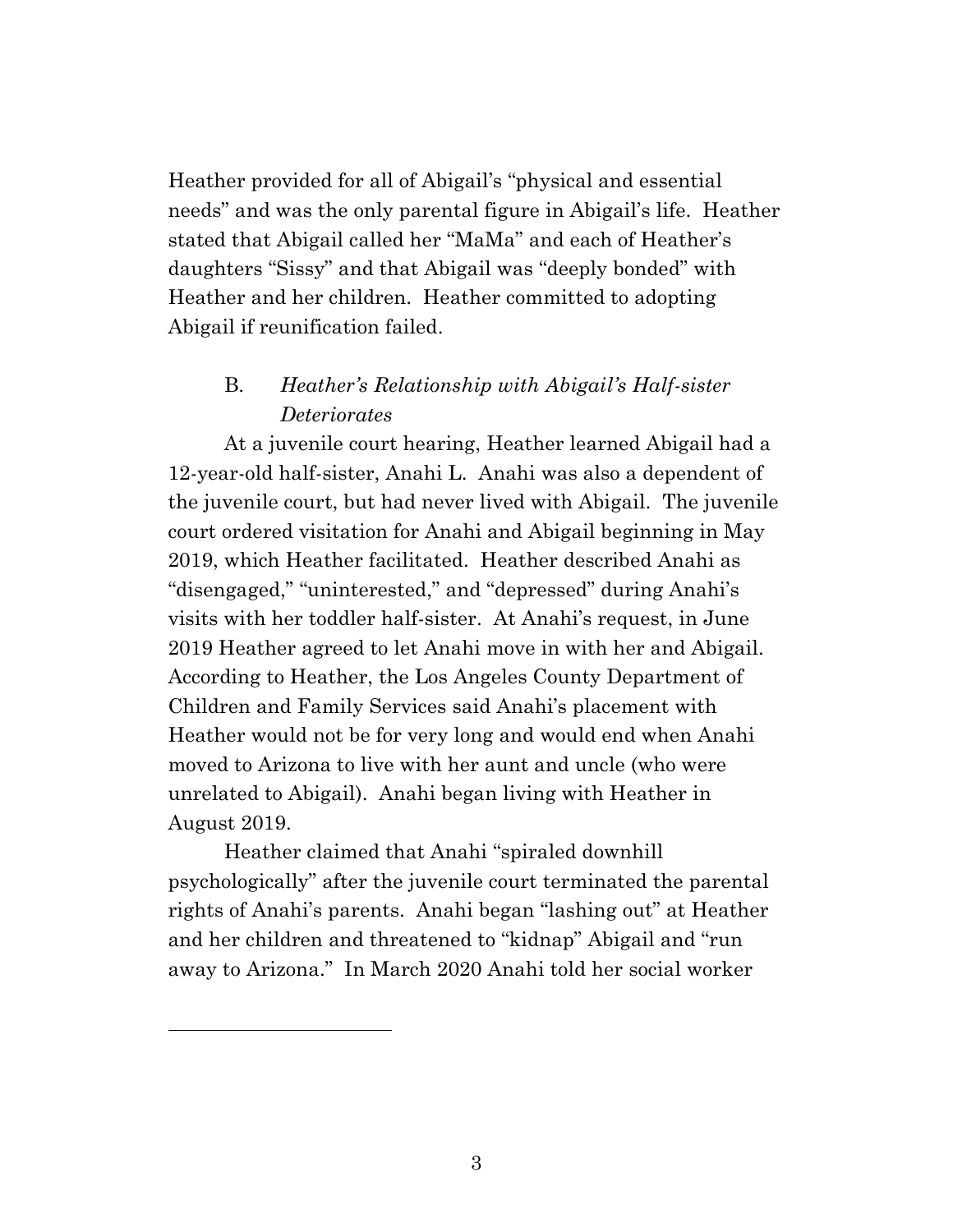that Heather slapped her. Heather denied the allegation and asked the Department to remove Anahi from her home. The Department's investigation of physical abuse "was closed as inconclusive but the investigation led to an additional allegation of general neglect and this allegation was closed as substantiated." The Department briefly placed Anahi in another foster home before placing her with her aunt and uncle in Arizona.

# C. *Heather Requests De Facto Parent Status, and the Department Files Its Section 366.26 Report*

Meanwhile, on January 28, 2020, Heather filed a request for de facto parent status. Heather stated that she provided for all of Abigail's daily physical, emotional, social, and developmental needs and that she knew Abigail's nap and bedtime routines, her likes and dislikes, and how to soothe her. Heather also said she took Abigail to her doctor appointments, attended court hearings in Abigail's dependency case, and provided written reports to the court about Abigail.

At a February 4, 2020 hearing on Heather's request for de facto parent status, the juvenile court stated: "I don't see somebody's trying to take the child away from you. You do get additional rights, once we do terminate parental rights, so you don't need a de facto motion for that. So, if we terminate parental rights 90 days from today in May then we don't need it." The court continued the hearing on Heather's request to May 20, 2020 to coincide with the selection and implementation hearing under section 366.26. 2

<sup>&</sup>lt;sup>2</sup> Heather asserts that she originally requested de facto parent status before January 28, 2020, but that the clerk's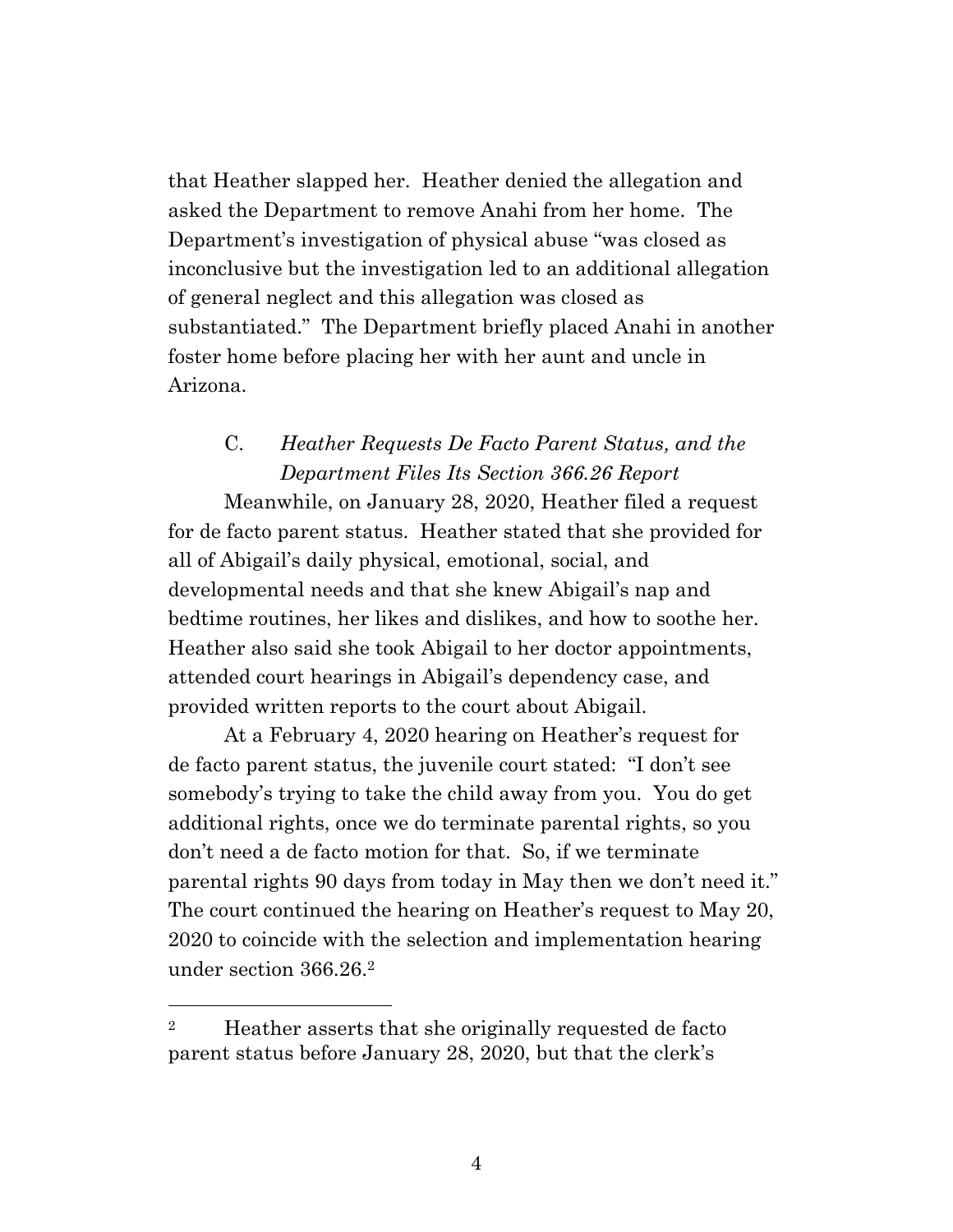Heather filed another request for de facto parent status on May 13, 2020. She reiterated she had cared for Abigail continuously since Abigail was an infant, provided for all of Abigail's needs, attended juvenile court hearings involving Abigail, and facilitated Abigail's visits with her older half-sister. Heather also stated she had recently learned the Department had conferred with Anahi's attorney and her court-appointed special advocate "about whether to move [Abigail] to Arizona." Heather stated Anahi's aunt and uncle in Arizona were "total strangers to [Abigail]," did not visit or contact her, and did not contribute to her support.

On May 14, 2020 the Department filed its section 366.26 report. The Department detailed its concerns with Abigail's continued placement with Heather. In particular, the report stated the Department had "some doubts about the appropriateness" of Heather as Abigail's prospective parent because of Heather's "swift decision" to ask the Department to remove Anahi from her home. The Department stated that it had to consider "whether this could happen again with Abigail" and that placing Abigail with Anahi was "most likely in the best interest of" Abigail.

transcript does not include any documents concerning that request and that the reporter's transcript does not include proceedings from the date Heather claims the juvenile court denied that request. According to Heather, the court denied the prior request for the same reason it denied the January 28, 2020 request: Heather did not need de facto parent status because no one was trying to place Abigail with anyone other than Heather. Heather did not appeal from either of these orders.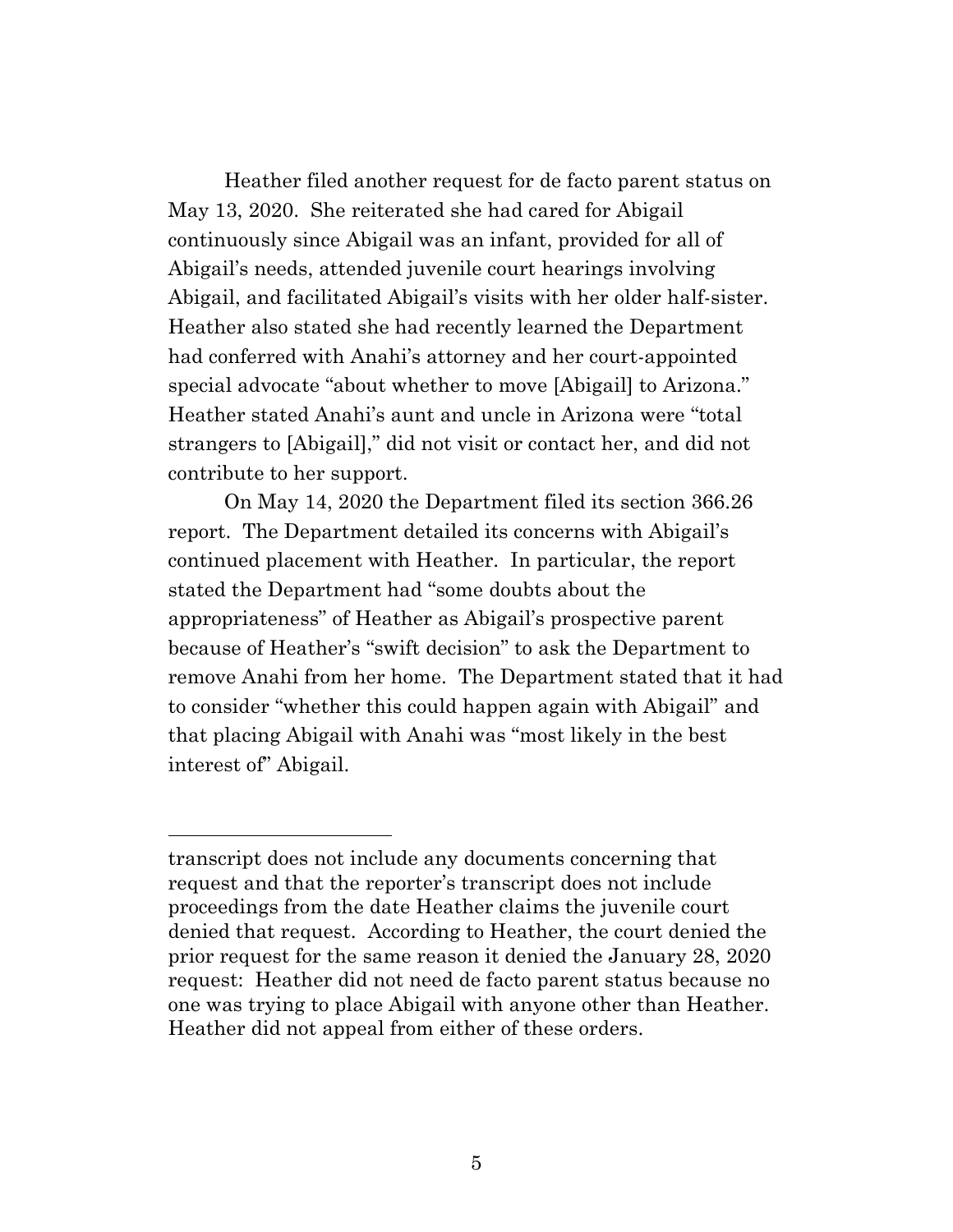The Department also reported that, because of the substantiated allegation Heather had neglected Anahi, Community Care Licensing was going to investigate whether to rescind Heather's foster home certification. The Department stated that, because of "the current circumstances and pending investigations," it could not recommend Heather as the prospective adoptive parent of Abigail. Instead, the Department reported it would evaluate placing Abigail with Anahi's relatives in Arizona.

The record does not indicate what transpired at the hearing scheduled for May 20, 2020, but on June 10, 2020 the juvenile court continued the section 366.26 hearing and the hearing on Heather's request for de facto parent status to November 24, 2020. Heather did not receive notice the juvenile court would hear her request on November 24, 2020, but she did receive notice the court would have a hearing designated "Other" on that date. <sup>3</sup> The notice informed Heather the social worker recommended Abigail remain in foster care with a permanent plan of "return home, adoption, . . . legal guardianship, or placement with a fit and willing relative, as appropriate."

On July 14, 2020 the Department notified Heather it intended to remove Abigail from Heather's home in 14 days and place Abigail with her sister in Arizona because Heather "was unwilling to let Abigail visit [the] caretakers of her half-sister

<sup>3</sup> We grant Heather's motion for judicial notice of a document titled "Notice of Review Hearing – Juvenile," served on Heather on October 26, 2020. (See Evid. Code, §§ 452, 459.) We otherwise deny Heather's motions for judicial notice filed on July 19, 2021 and October 25, 2021.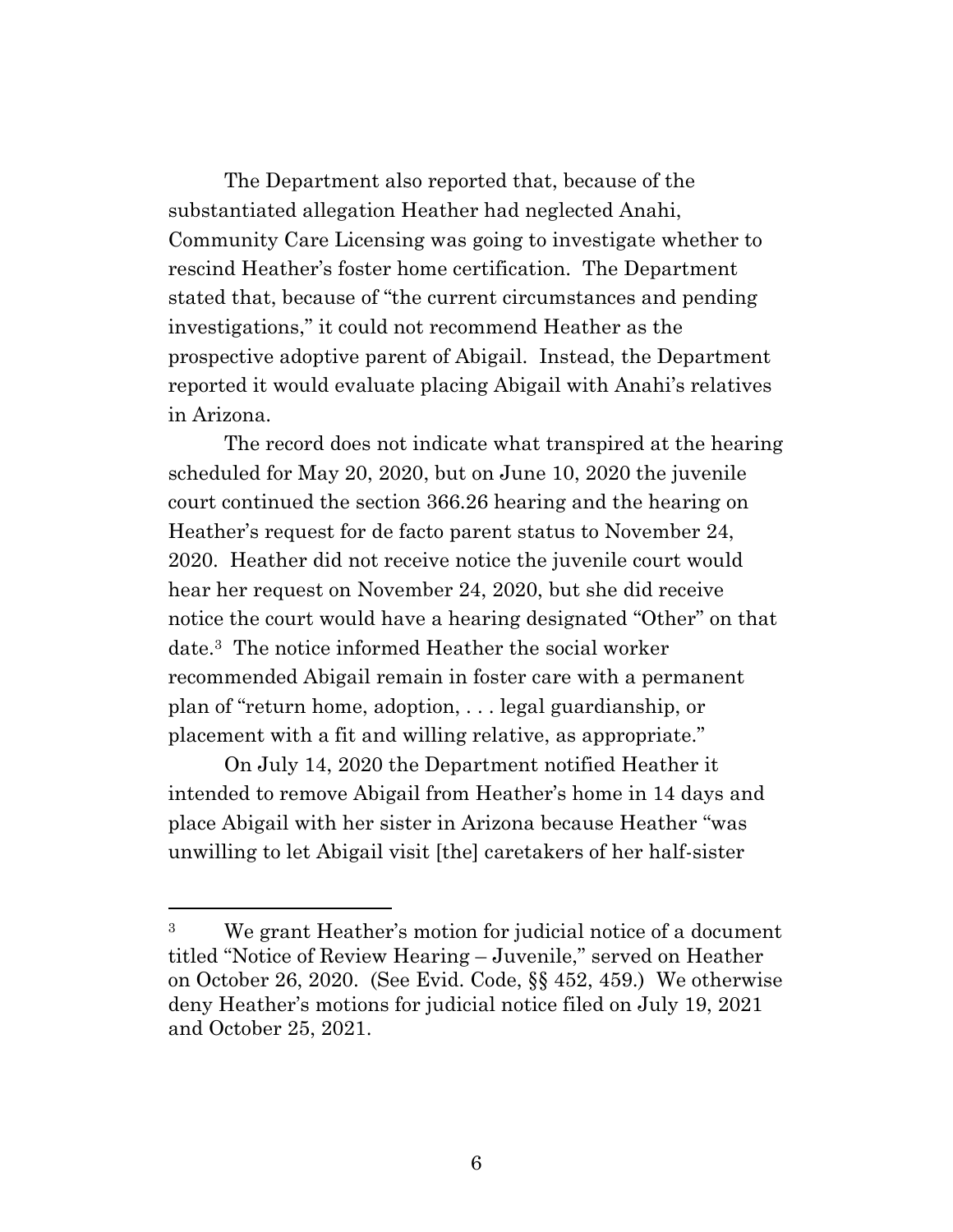during a planned sibling visit." The notice prompted counsel for Abigail to ask the court to prevent the Department from removing Abigail without a hearing. Counsel for Abigail stated Department social workers were "frustrated with [Heather's] communication with them, among other issues, but nothing pertaining to the health and well-being of Abigail."4 The Department rescinded the 14-day notice because it had not yet approved the home of Anahi's aunt and uncle as a potential placement for Abigail. On November 18, 2020 the Department requested another 120 days to approve Abigail's placement with Anahi's relatives.

# D. *The Juvenile Court Denies Heather's Request for De Facto Parent Status and Places Abigail with Anahi's Relatives in Arizona*

Heather attended the November 24, 2020 hearing remotely and was represented by pro bono counsel. The Department opposed Heather's request for de facto parent status, recommended the court place Abigail with her sister in Arizona, and asked the court to continue the section 366.26 hearing until

<sup>4</sup> Heather filed a declaration in support of counsel for Abigail's request, claiming the Department's notice may have been motivated by Heather's involvement in a civil lawsuit she had filed against the Department in August 2014 regarding the procedural rights of foster parents. Although Heather and the other plaintiffs in that case settled the lawsuit in 2017, there were still compliance proceedings in court. Heather received the Department's 14-day notice of its intent to remove Abigail a few hours after counsel for Heather in the civil action appeared in court to request a compliance hearing.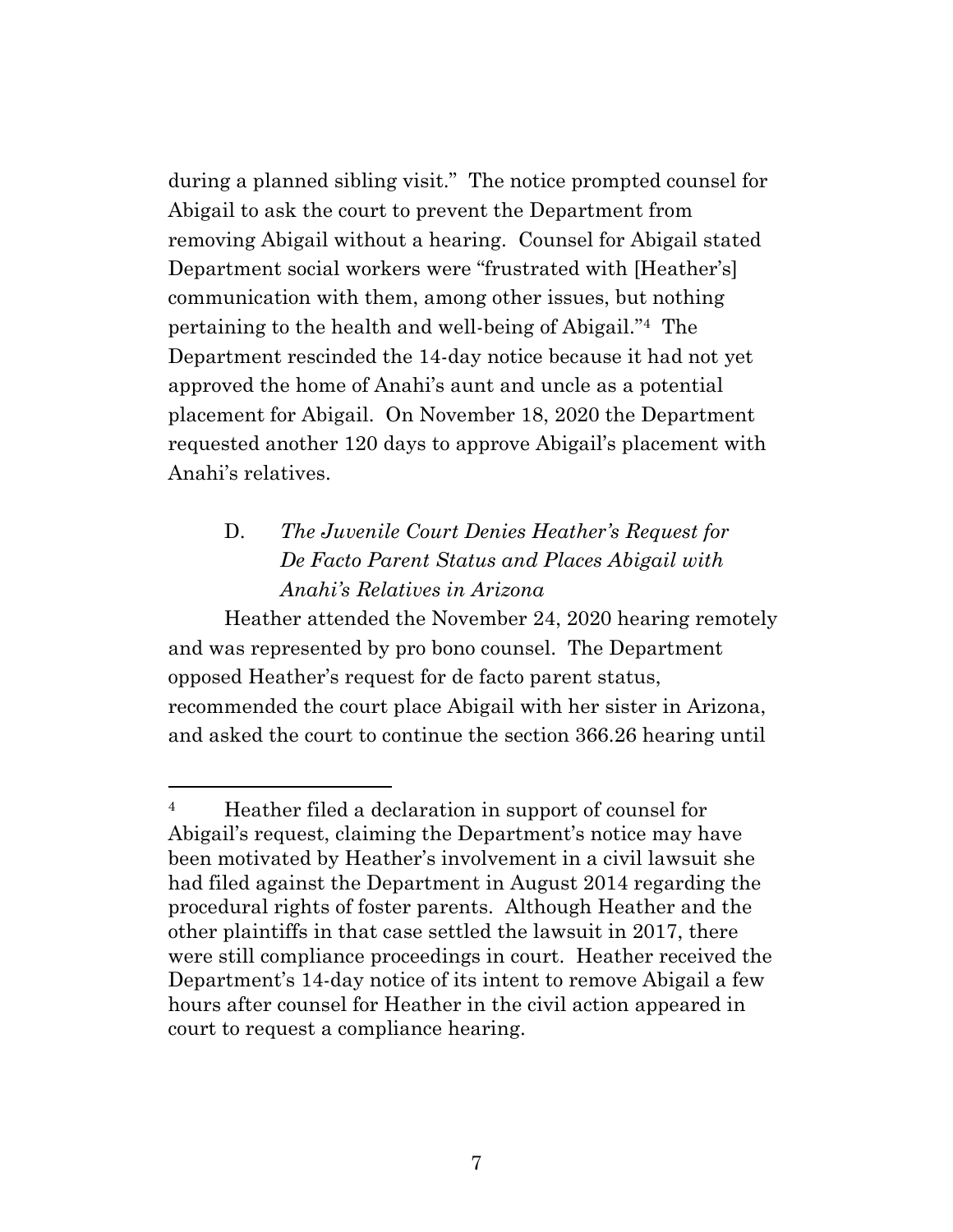the Department could assess Abigail's placement in Arizona. Counsel for the Department argued that Heather's request for de facto parent status would be moot after the court placed Abigail in a different home and that the court should deny the request because of "the incident that occurred with [Anahi] in the home." Counsel for Abigail agreed with the Department and said she did not believe Heather was "sincere with regards to pursuing sibling visitation." Counsel for Abigail described several incidents where Heather reportedly "thwarted" Abigail's visits with Anahi.

Counsel for Heather denied the allegations against Heather and observed that Heather, as a nonparty, did not have access to the Department's report providing the details of those allegations and that the Department had not discussed any of the allegations with Heather. Counsel for Heather asked the court to allow Heather to make a statement refuting the allegations. On the merits of the request, counsel argued that Heather met all of the criteria for de facto parent status, that Abigail was "profoundly bonded" with Heather, that Abigail regarded Heather as her mother, and that removing Abigail from Heather would interfere with the psychological bond between them. Counsel for Heather explained Abigail's visits with Anahi were short because Abigail was only two years old and cell phone calls with a child that age "are difficult." Counsel said Heather would enter into a postadoption contact agreement to ensure visits with Anahi continued.

The juvenile court did not rule on the request to allow Heather to make a statement. The court, stating that the "primary goal" is "placing children together," placed Abigail on an extended visit with Anahi in Arizona. The court explained Abigail's placement in Arizona was "not for anything [Heather]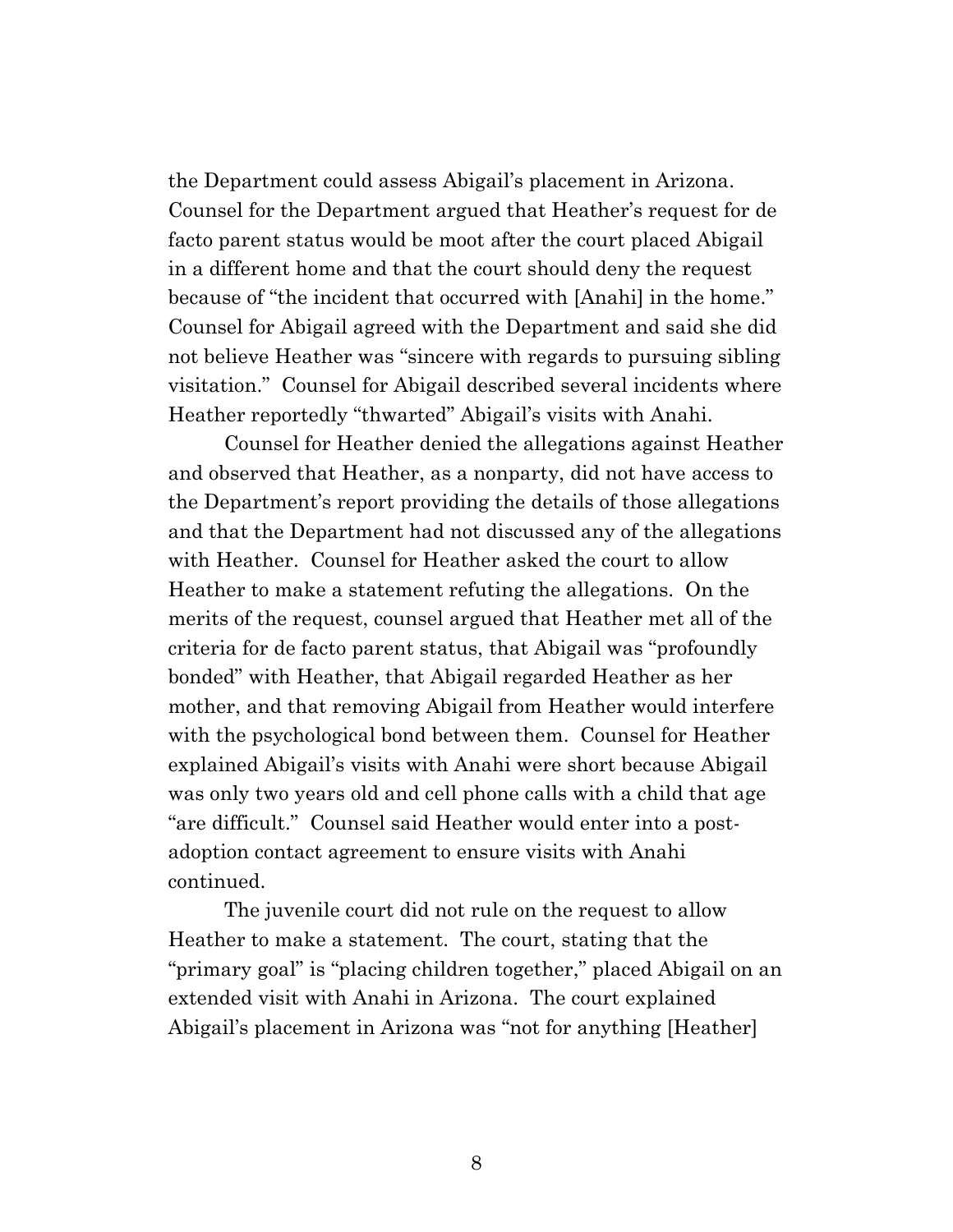has done" and said Anahi's removal from Heather's home was a "secondary issue." The court denied Heather's request for de facto parent status, stating: "I think I did indicate that the primary goal in this is to [place] this child with her sibling. It puts your motion for de facto [parent status] moot." The court continued the section 366.26 hearing to February 2021. Heather timely appealed.

Following Heather's appeal, the juvenile court identified adoption as the permanent plan for Abigail and continued the section 366.26 hearing to March 2022 and the permanency planning review hearing to May 2022.5 Abigail has been placed with Anahi's relatives in Arizona since November 24, 2020.

#### **DISCUSSION**

Heather contends the juvenile court erred in denying her request for de facto parent status, arguing that the request was not moot and that she did not receive proper notice of the November 24, 2020 hearing. We agree with Heather's first argument and need not address the second. 6

<sup>&</sup>lt;sup>5</sup> We take judicial notice under Evidence Code sections 452 and 459 of the juvenile court's November 16, 2021 and December 8, 2021 orders.

<sup>6</sup> Heather also argues the juvenile court misunderstood the law when the court stated that the "primary goal" was to place Abigail with Anahi. This appeal, however, does not involve the merits of the court's decision to place Abigail with Anahi in Arizona. Even as a de facto parent, Heather would not have standing to argue the trial court erred in selecting Abigail's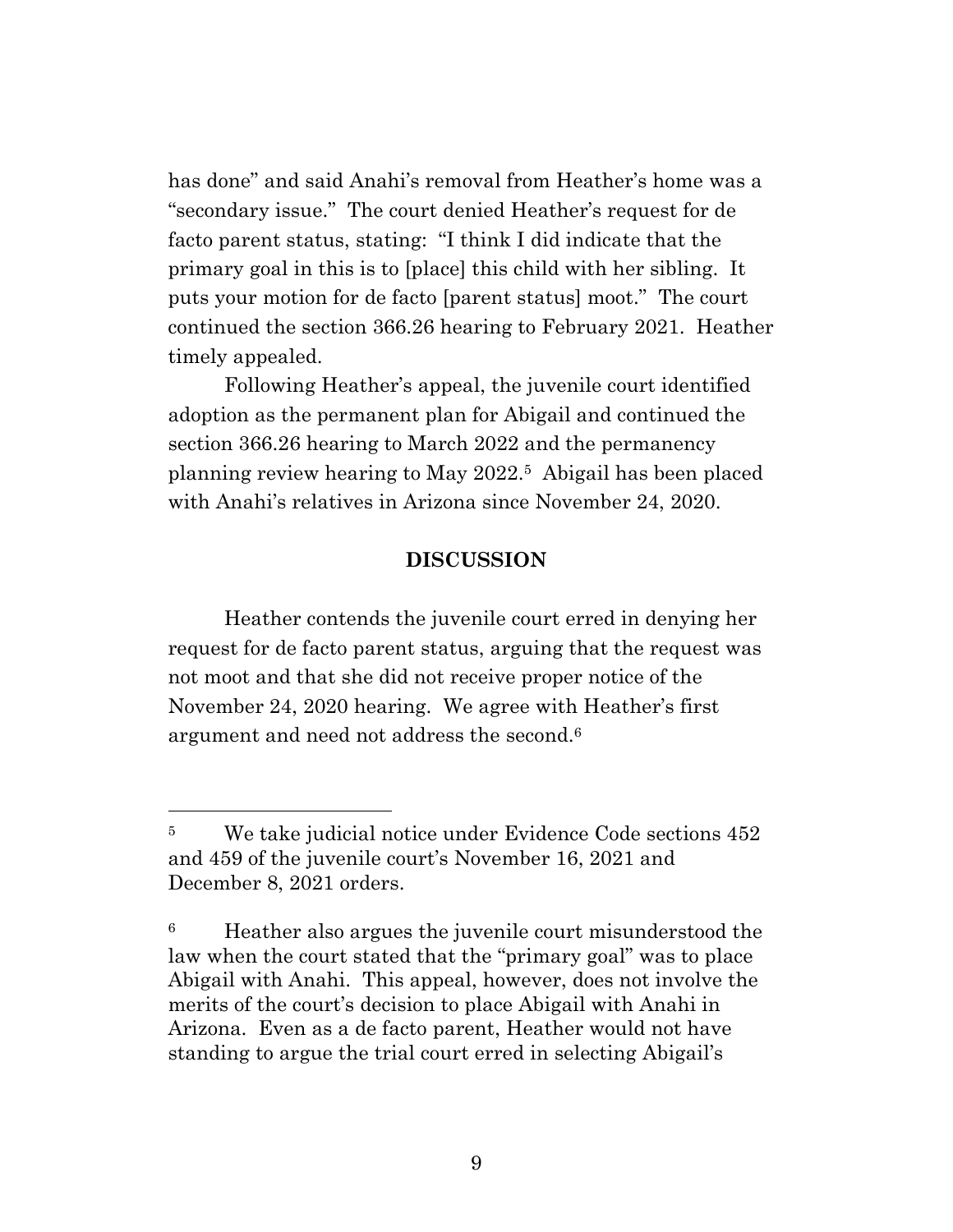### A. *Applicable Law and Standard of Review*

"'The concept of de facto parent has been judicially created to recognize limited rights in dependency cases for a person who has been found by the juvenile court to have assumed, on a dayto-day basis, the role of a parent, fulfilling [a] child's physical and psychological needs.'" (*In re Justin O.* (2020) 45 Cal.App.5th 1006, 1015; see *In re R.J.* (2008) 164 Cal.App.4th 219, 223; Cal. Rules of Court, rule 5.502(10).) In discussing when the juvenile court should allow foster parents to participate as parties in the proceedings, the Supreme Court in *In re B.G.* (1974) 11 Cal.3d 679 stated that "a person who assumes the role of parent, raising the child in his [or her] own home, may in time acquire an interest in the 'companionship, care, custody and management' of that child." (*Id.* at p. 692, fn. omitted.) Such de facto parents "should be permitted to appear as parties in juvenile court proceedings . . . to assert and protect their own interest in the companionship, care, custody and management of the child." (*Id.* at p. 693; accord, *In re B.S.* (2021) 65 Cal.App.5th 888, 893-894.) Consistent with the Supreme Court's holding in *B.G.*, rule 5.534(a) of the California Rules of Court provides:

placement. (See *In re B.S.* (2021) 65 Cal.App.5th 888, 897 [a de facto parent's legal rights are not injuriously affected by an erroneous placement decision]; *In re P.L.* (2005) 134 Cal.App.4th 1357, 1361 [a de facto parent does not have standing to appeal a placement decision]; but see *In re Vincent M.* (2008) 161 Cal.App.4th 943, 953 [de facto parents had standing to appeal an order granting a section 388 petition by the presumed father for reunification services, where the juvenile court allowed the de facto parents to file an opposition to the petition and told them they could appeal an adverse decision].)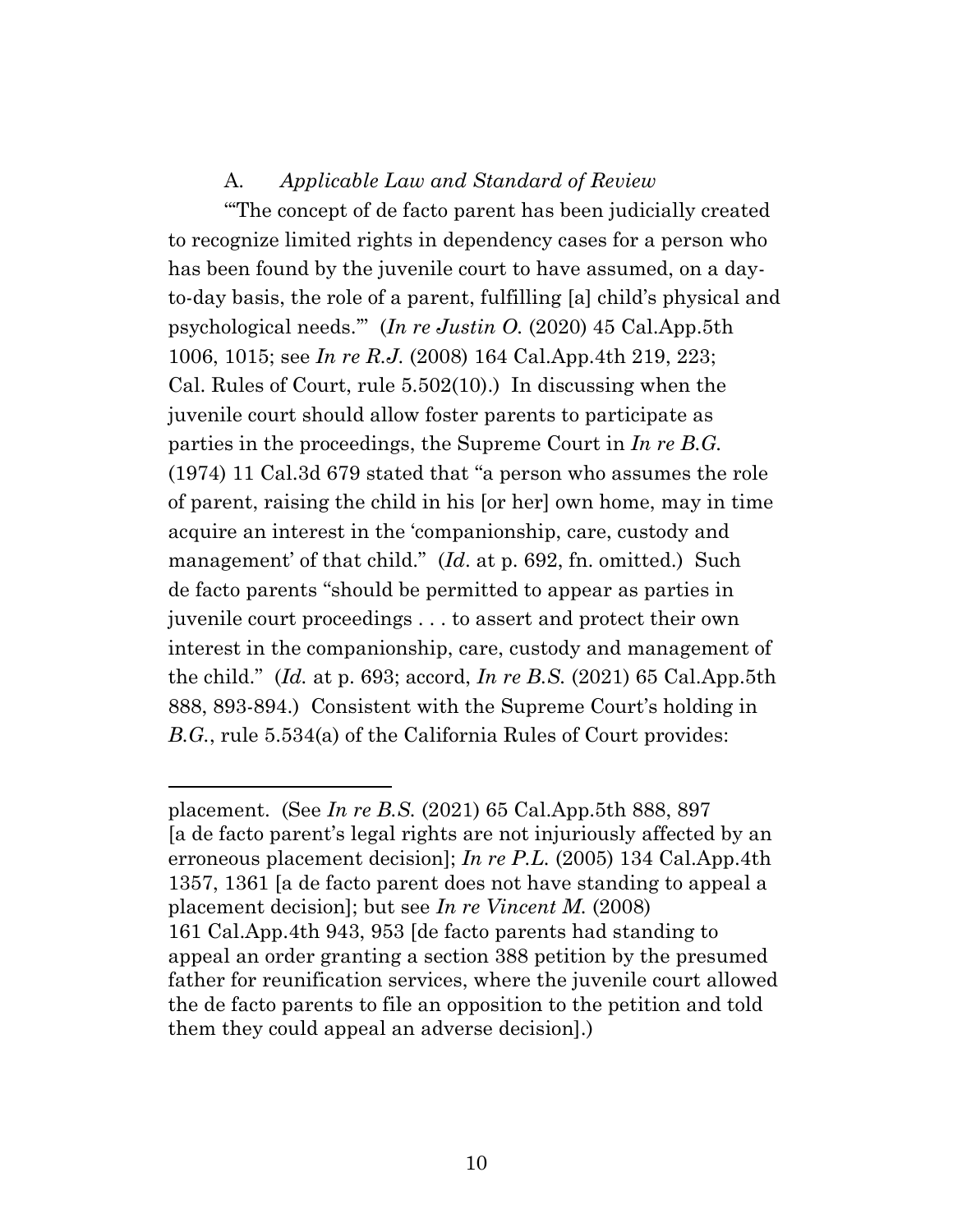"On a sufficient showing, the court may recognize the child's present or previous custodian as a de facto parent and grant him or her standing to participate as a party in the dispositional hearing and any hearing thereafter at which the status of the dependent child is at issue. The de facto parent may: [¶] (1) Be present at the hearing; [¶] (2) Be represented by retained counsel or, at the discretion of the court, by appointed counsel; and [¶] (3) Present evidence." (See *In re B.S.*, at p. 894.)

"'The decision to grant de facto parent status depends on an assessment of the particular individual and the facts of the case.'" (*In re Justin O.*, *supra*, 45 Cal.App.5th at p. 1015; see *In re Bryan D.* (2011) 199 Cal.App.4th 127, 141.) "The factors courts generally consider for determining de facto parent status include '"whether (1) the child is 'psychologically bonded' to the adult; (2) the adult has assumed the role of a parent on a day-to-day basis for a substantial period of time; (3) the adult possesses information about the child unique from other participants in the process; (4) the adult has regularly attended juvenile court hearings; and (5) a future proceeding may result in an order permanently foreclosing any future contact [between the adult and the child]."'" (*In re Justin O.*, at p. 1015; see *In re Bryan D.*, at p. 141.) "'De facto parent status is ordinarily liberally granted on the theory that a court only benefits from having all relevant information on the best interests of the child.'" (*In re Justin O.*, at p. 1015; see *In re Bryan D.*, at p. 141.)

A de facto parent has "no right to reunification services, visitation, custody, [or] continued placement of the child . . . ." (*In re A.F.* (2014) 227 Cal.App.4th 692, 700; see *In re Bryan D.*, *supra*, 199 Cal.App.4th at p. 146.) "De facto parent status merely allows a person who has assumed the role of parent of a child to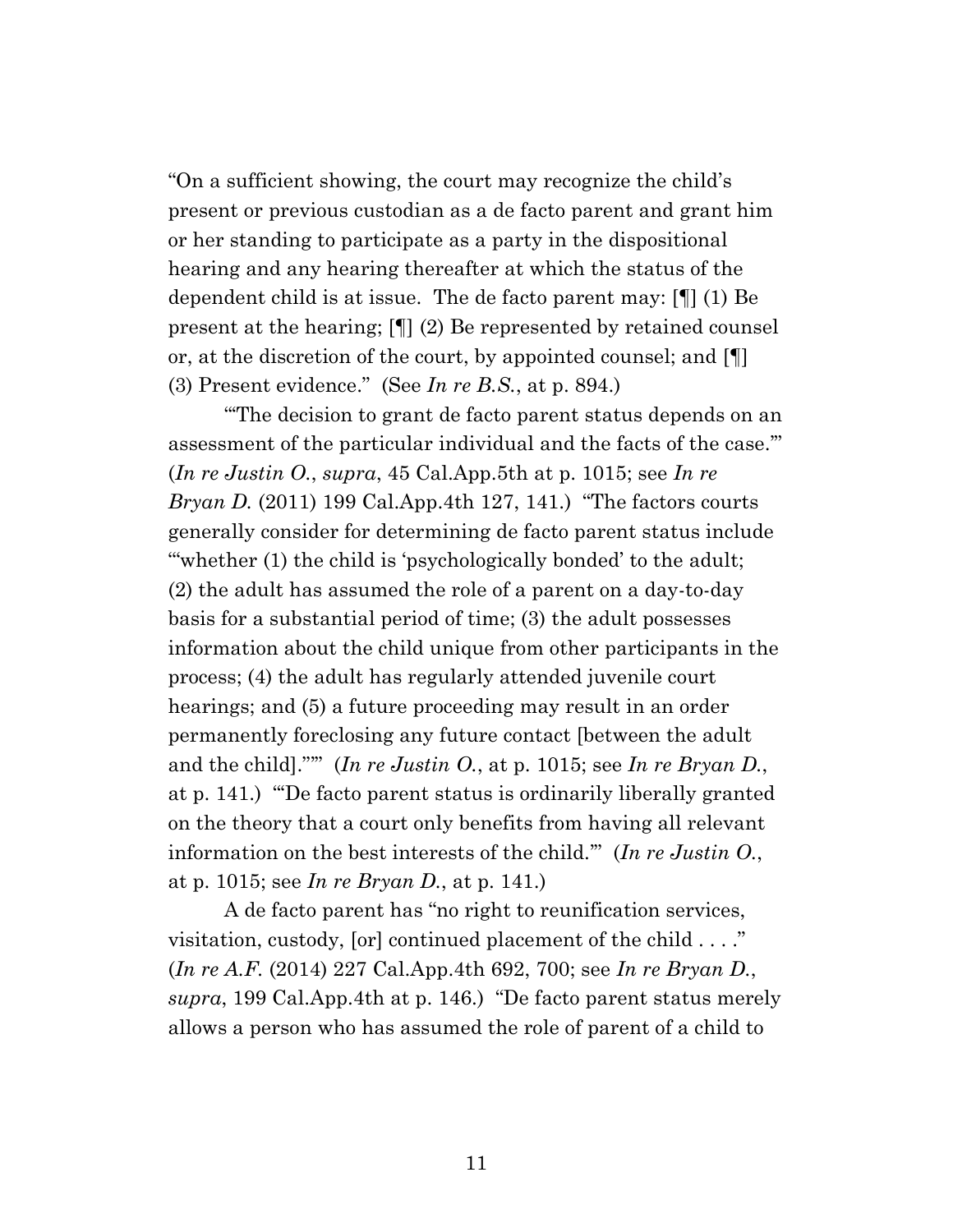participate in the court hearings and share their 'legitimate interests and perspectives' with the juvenile court as it makes decisions about the child's future care and welfare. [Citation.] Granting de facto parent status does not mean the child will be placed with the de facto parents. The status merely provides a way for the de facto parent to stay involved in the dependency process and provide information to the court." (*In re Bryan D.*, at p. 146; accord, *In re A.F.*, at p. 700; see *In re Brianna S.* (2021) 60 Cal.App.5th 303, 314 ["Designating a person as a de facto parent gives that person '*procedural* rights' in the ongoing dependency proceedings, such as the right to be present at hearings, to be heard and to retain counsel, but de facto parent status does not grant the person any *substantive* rights to 'reunification services, . . . custody, [or] continued placement of the child.'"].)

A person requesting de facto parent status has the burden to show by a preponderance of the evidence he or she qualifies for that status. (*In re Justin O.*, *supra*, 45 Cal. App. 5th at p. 1015.) We review a juvenile court's decision denying a request for de facto parent status for an abuse of discretion. (*Ibid.*; *In re Bryan D.*, *supra*, 199 Cal.App.4th at p. 141.)

# B. *The Juvenile Court Abused Its Discretion in Denying Heather's Request for De Facto Parent Status*

No one disputed that Heather met the requirements for de facto parent status or argued that her conduct disqualified her from that designation. <sup>7</sup> And nothing contradicted Heather's

<sup>&</sup>lt;sup>7</sup> The allegations about Heather's difficulties with Anahi did not disqualify Heather from de facto parent status for Abigail. (See *In re Bryan D*., *supra*, 199 Cal.App.4th at pp. 142-144, 146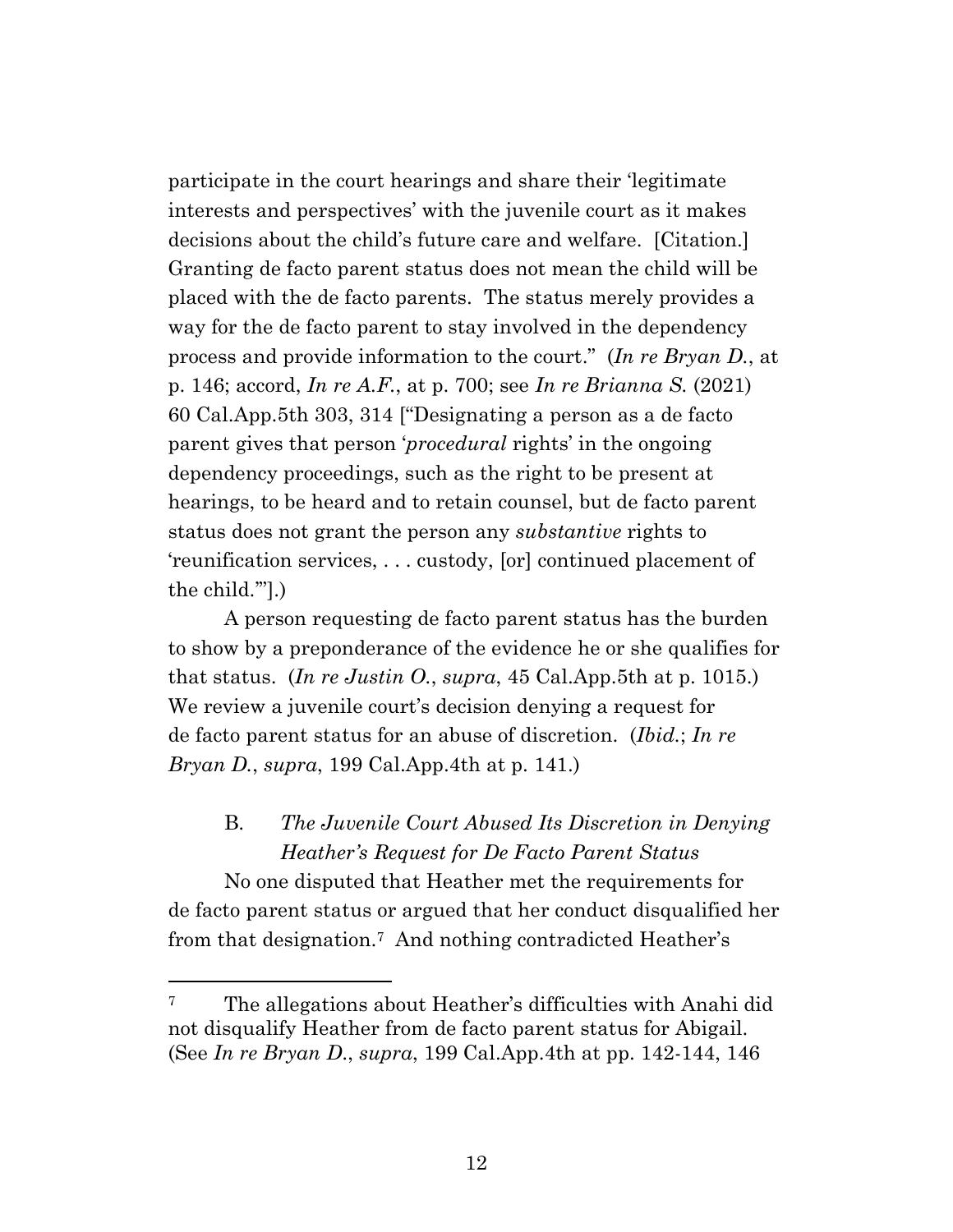statements that she had a strong bond with Abigail, that she had assumed the role of Abigail's parent for a substantial period of time, that she possessed unique information about Abigail, and that she attended Abigail's juvenile court hearings. Thus, the juvenile court should have granted Heather's request for de facto parent status. (See *In re Justin O.*, *supra*, 45 Cal.App.5th at p. 1016 [juvenile court abused its discretion in denying a grandmother's request for de facto parent status where the court "failed to consider the relevant criteria and identified no factual support for its conclusion that Grandmother did not qualify"]; *In re Bryan D.*, *supra*, 199 Cal.App.4th at pp. 142, 146 [juvenile court abused its discretion in denying a grandmother de facto parent status where all the factors supported granting her that status].)

The juvenile court's order placing Abigail with Anahi's aunt and uncle in Arizona did not make Heather's request for de facto parent status moot. California Rules of Court, rule 5.534(a) allows a juvenile court to recognize a child's "present *or previous*

<sup>[</sup>a person who qualifies for de facto parent status does not become ineligible unless the person "directly or indirectly cause[d] the initiation of dependency proceedings" and "betrayed or abandoned the parental role," subjected the child "to serious abuse," inflicted "substantial harm" on the child, or acted "in a manner fundamentally inconsistent with the parental role"]; cf. *In re Kieshia E.* (1993) 6 Cal.4th 68, 78 ["any adult who causes the onset of dependency proceedings by committing sexual or other serious physical abuse upon a child in his charge has betrayed and abandoned, not embraced, 'the role of a parent,'" and by "acting in a manner so fundamentally inconsistent with the parental role, the perpetrator forfeits any opportunity to attain the legal status of de facto parent and its attendant privilege of participation and advocacy"].)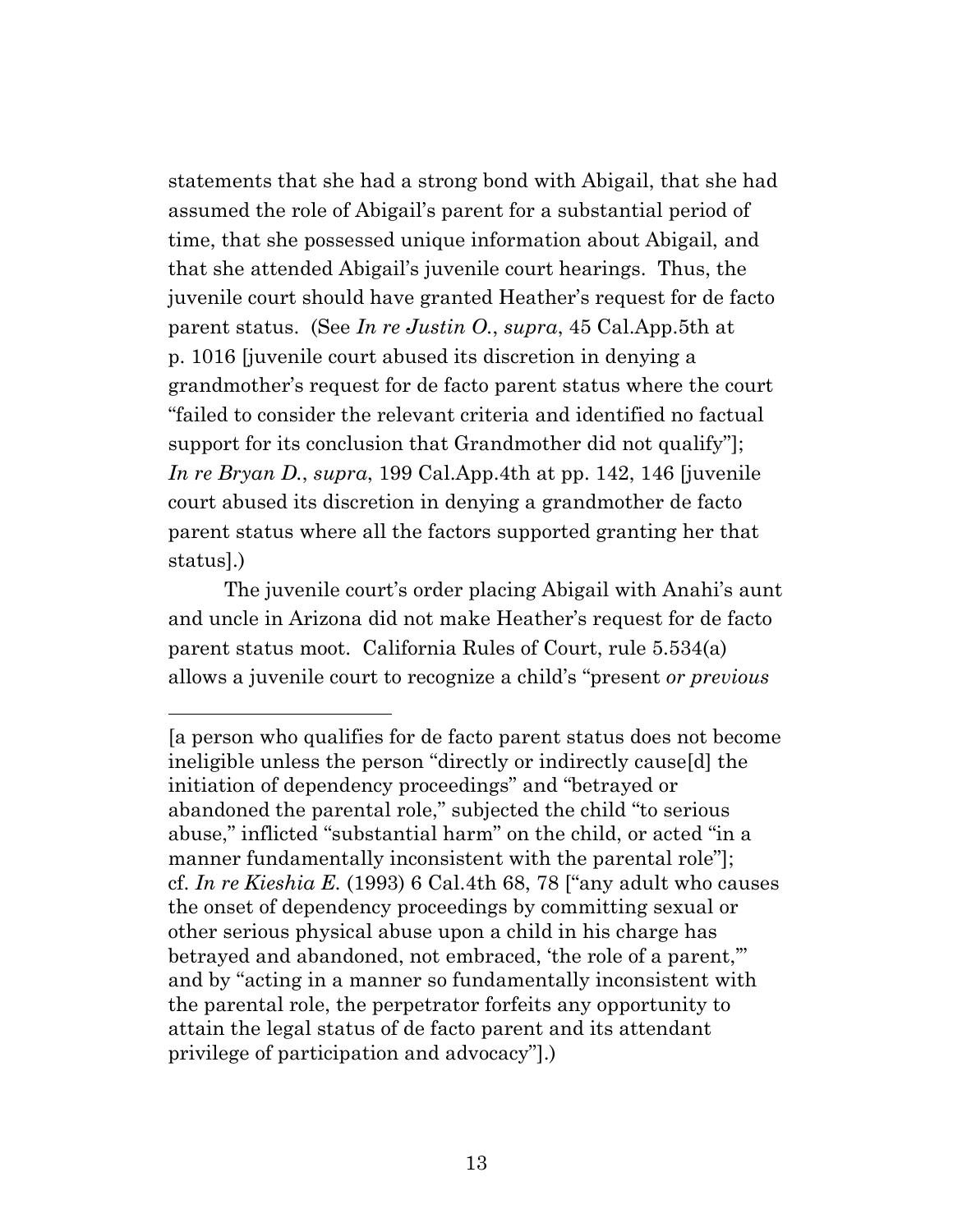custodian" as a de facto parent. (Italics added; see *In re Patricia L.* (1992) 9 Cal.App.4th 61, 67 [if the factors for determining de facto parent status apply, "it is immaterial whether the adult was the 'child's current or immediately succeeding custodian'"].) In light of Abigail's lengthy placement with Heather and Heather's experience with Anahi, Heather likely would have had unique and relevant information to provide the court at the continued hearing in February 2021, and the record leaves no doubt Heather and Abigail still would have had a psychological bond. Indeed, the court ordered the Department to "set up video visits with [Heather] to smooth [Abigail's] transition to her new home." Thus, Heather's request for de facto parent status, even after the court placed Abigail with Anahi's relatives, was not moot.

The Department argues any error was harmless because Heather attended Abigail's juvenile court hearings, Heather submitted reports about Abigail, and her attorney argued on her behalf at the hearings. "Arguably," the Department asserts, Heather "exercised all of the rights afforded to a de facto parent, even without the title." But she didn't. The court did not allow Heather to provide evidence or testify at the November 24, 2020 hearing, which may have deprived the court of relevant information regarding the best placement for Abigail. (See *In re A.F.*, *supra*, 227 Cal.App.4th at p. 701 ["The key reason for affording de facto parents standing to appear and participate is so they may provide critical information that assists the court in determining what disposition is best for the child."]; see also *In re B.G.*, *supra*, 11 Cal.3d at p. 693 [de facto parents aid the court in making "'a judicious appraisal of all available evidence bearing on the child's best interests' including an evaluation of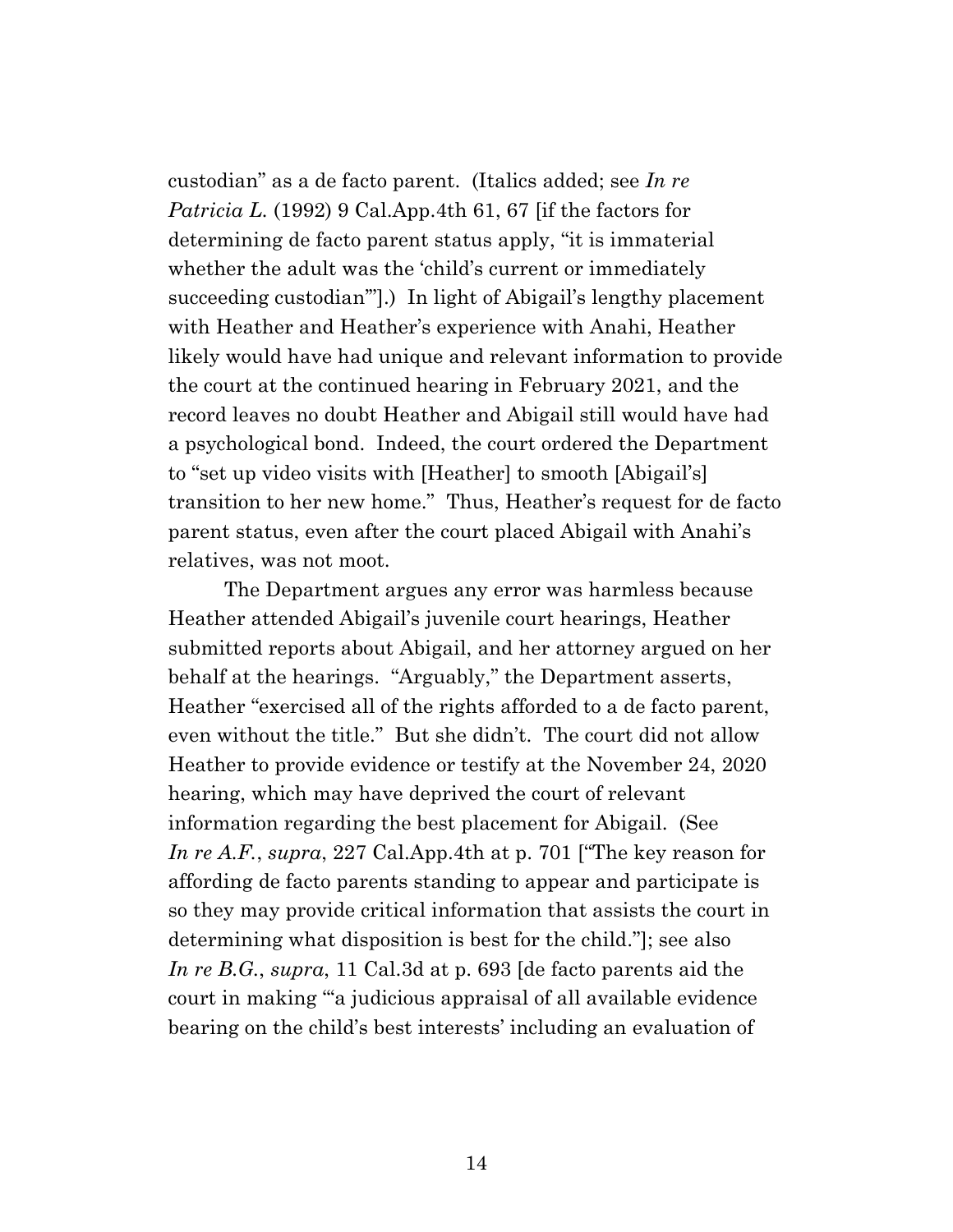the relative merits of alternative custody awards"]; *In re B.S.*, *supra*, 65 Cal.App.5th at p. 894 [same].) In addition, as a de facto parent, Heather would have been able to ask the court to appoint counsel for her; that she was represented by pro bono counsel for some of the proceedings did not preclude her from requesting court-appointed counsel in the future. And going forward, as a de facto parent she will be entitled to notice of, and to participate in, future proceedings involving Abigail, including the hearings currently scheduled for March 2022 and May 2022.

The Department also argues any error was harmless because, now that Abigail has been living with Anahi in Arizona for over a year, Heather can no longer provide the juvenile court with "current and unique information about Abigail." Perhaps, but the Department does not argue Heather's appeal is moot, and the juvenile court in future proceedings can determine how much weight, if any, to give to evidence offered by Heather. (See *In re A.F.*, *supra*, 227 Cal.App.4th at p. 700 [the "extent of a de facto parent's right to present evidence depends on the relevant circumstances"]; *In re Patricia L.*, *supra*, 9 Cal.App.4th at p. 67 ["If the information presented by the de facto parent is not helpful, the court need not give it much weight in the decisionmaking process."].) Once the juvenile court grants Heather de facto parent status, the Department will have an opportunity to show by a preponderance of the evidence that "'the dependency is terminated or a changed circumstance no longer supports the status.'" (*In re A.F.*, at p. 700; see *In re Brittany K.* (2005) 127 Cal.App.4th 1497, 1513-1514 ["the responsible social services agency or department must file a noticed motion, and 'has the burden of establishing a change of circumstances which no longer support [de facto parent] status, such as when a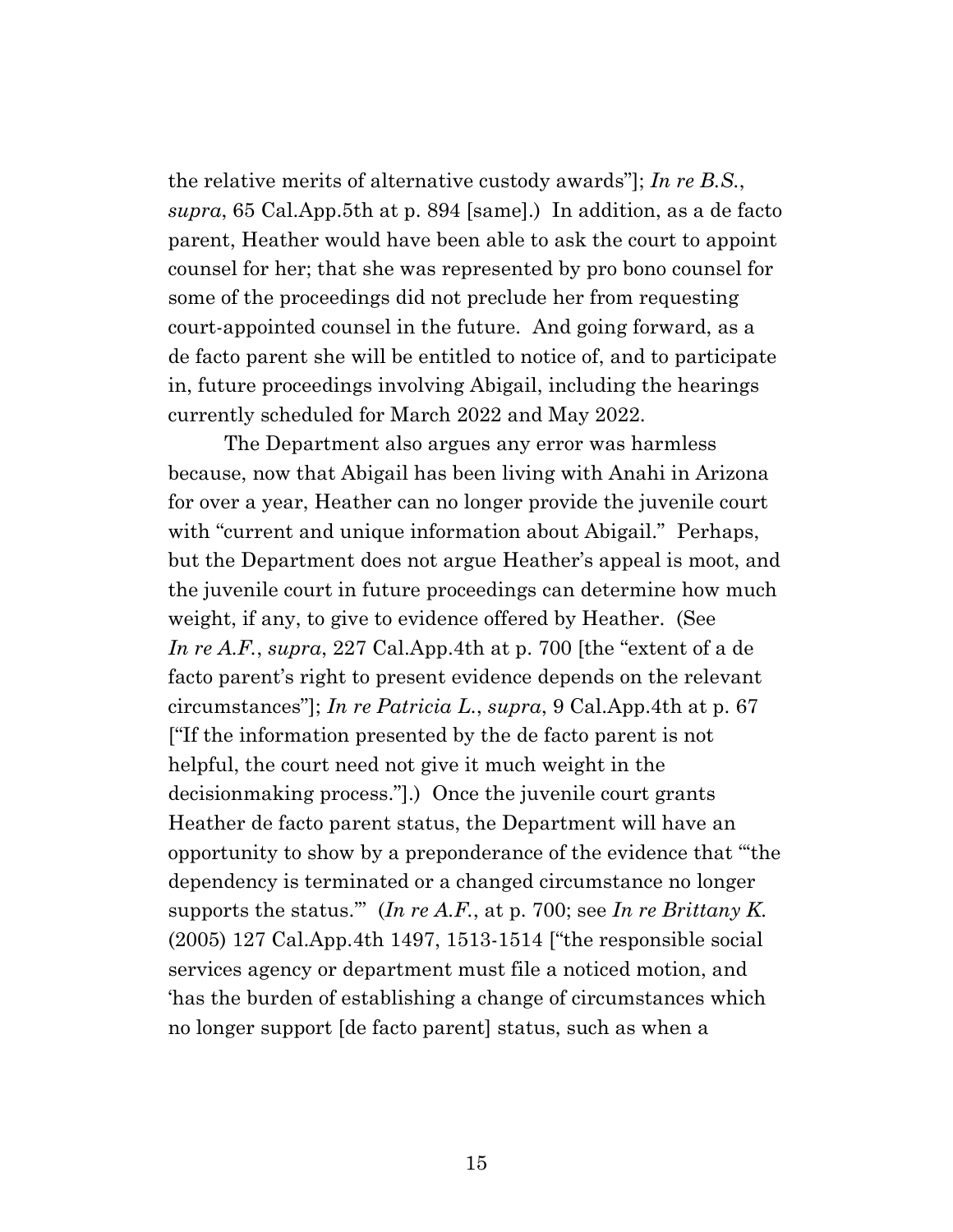psychological bond no longer exists between the adult and the child,' or when the de facto parent no longer has reliable or unique information regarding the child that would be useful to the juvenile court"].) Until the juvenile court grants such a motion or otherwise rescinds Heather's de facto parent status, she retains a limited interest in "the companionship, care, custody and management" of Abigail. (*In re B.G.*, *supra*, 11 Cal.3d at p. 693.) That interest was not extinguished when the juvenile court placed Abigail with Anahi's relatives in Arizona.

#### **DISPOSITION**

The juvenile court's order denying Heather's request for de facto parent status is reversed, and the court is directed to enter a new order granting her request.

SEGAL, J.

We concur:

PERLUSS, P. J.

#### FEUER, J.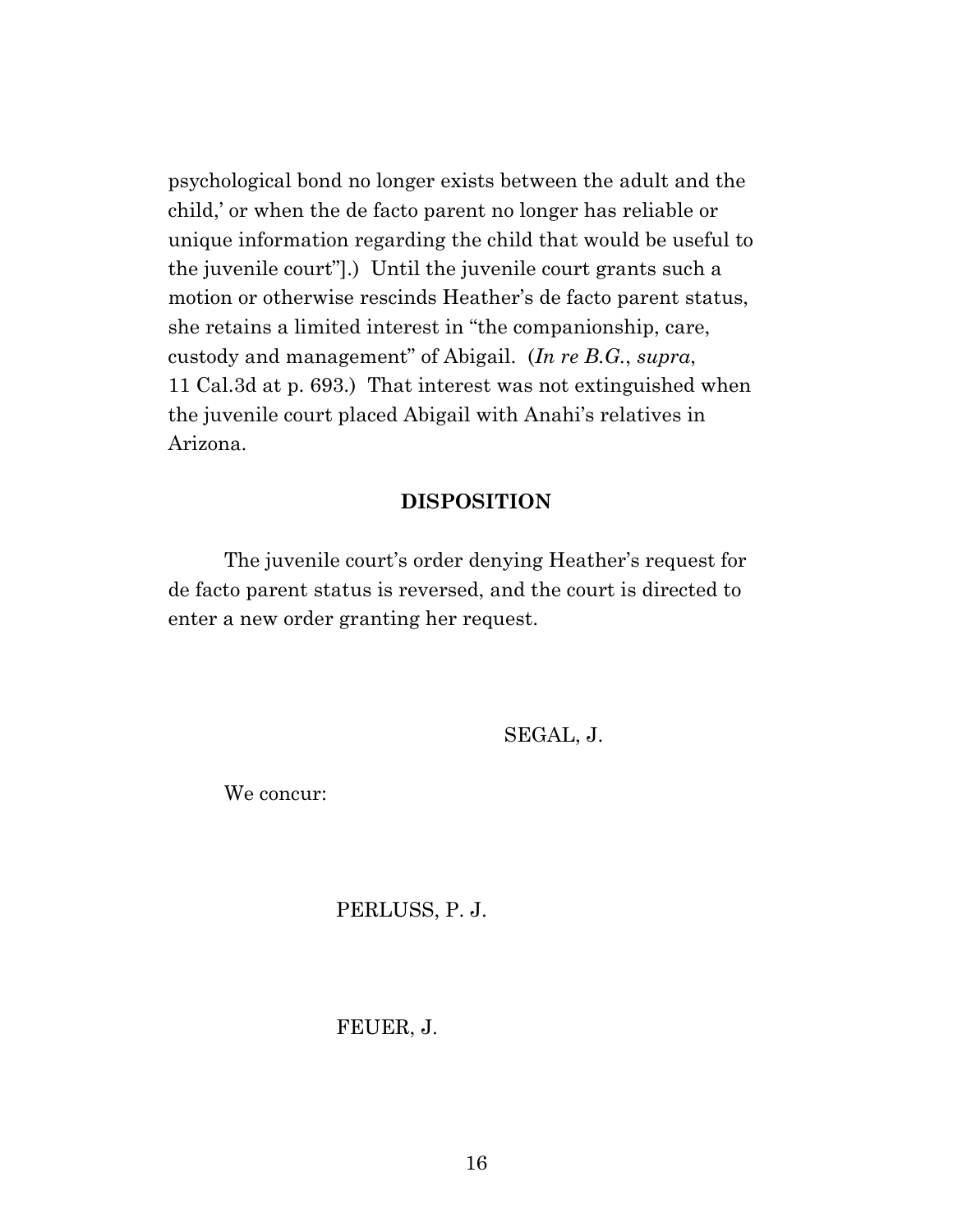Filed 2/15/22

# **CERTIFIED FOR PUBLICATION**

## IN THE COURT OF APPEAL OF THE STATE OF CALIFORNIA

## SECOND APPELLATE DISTRICT

## DIVISION SEVEN

In re ABIGAIL L., a Person Coming Under the Juvenile Court Law.

LOS ANGELES COUNTY DEPARTMENT OF CHILDREN AND FAMILY SERVICES,

Plaintiff and Respondent,

v.

HEATHER W.,

Defendant and Appellant.

B310601

 (Los Angeles County Super. Ct. No. 19CCJP00630A)

 **ORDER CERTIFYING OPINION FOR PUBLICATION AND DENYING MODIFICATION [NO CHANGE IN APPELLATE JUDGMENT]**

THE COURT:

The opinion in this case filed February 10, 2022 was not certified for publication. Because the opinion meets the standards for publication specified in California Rules of Court, rule 8.1105(c), the appellant's request for publication under California Rules of Court, rule 8.1120(a), is granted.